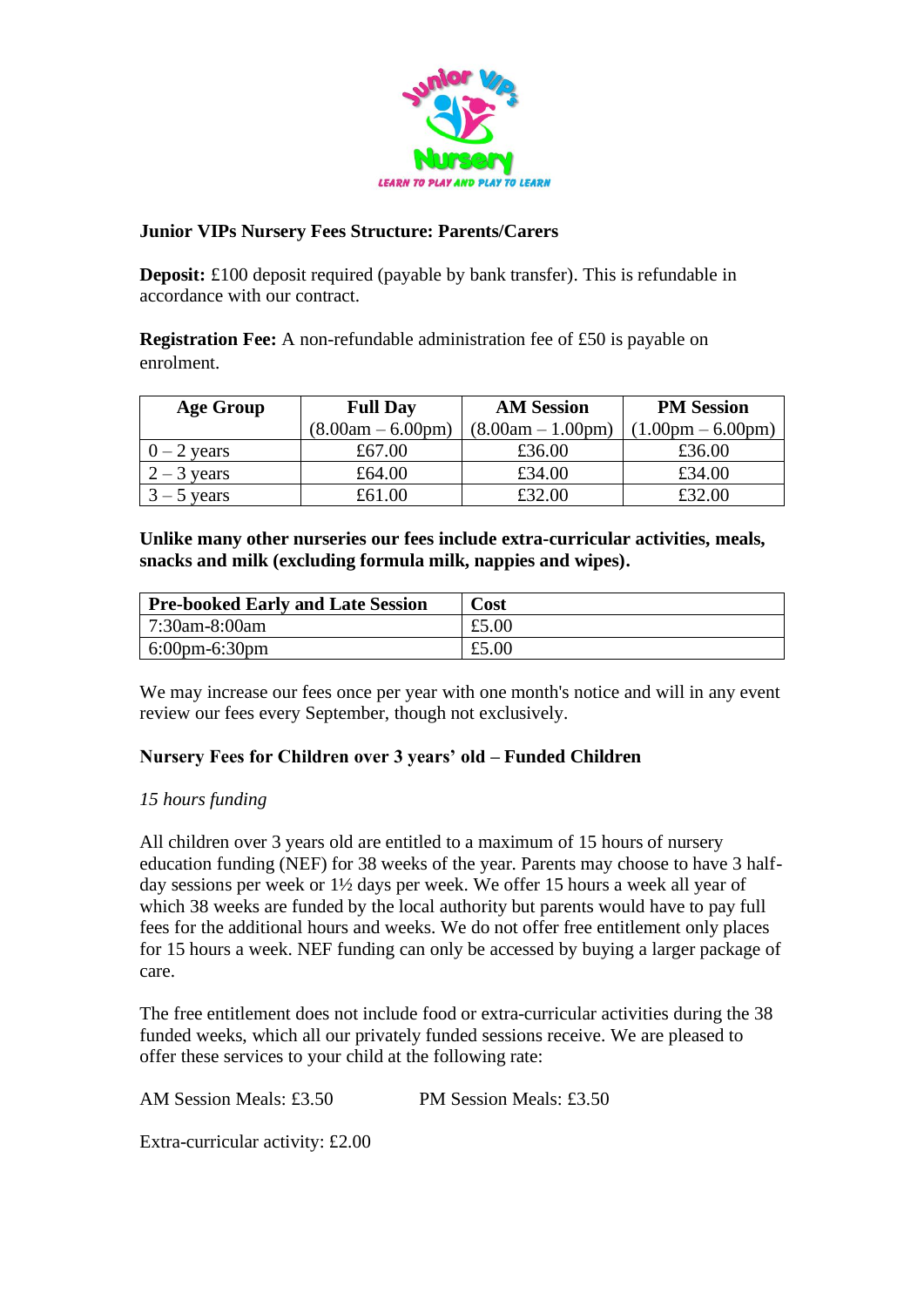

### *30 hours funding*

Some children over 3 years old are entitled to an additional 15 hours of nursery education funding (NEF) for 38 weeks of the year. Parents may choose to have 6 half day sessions per week or 3 full days per week or a combination of the two. We offer the additional 15 hours a week all year of which 38 weeks are funded by the local authority but parents would have to pay for the additional hours and weeks. We do not offer free entitlement only places for 30 hours a week. NEF funding can only be accessed by buying a larger package of care.

The free entitlement does not include food or extra-curricular activities during the 38 funded weeks, which all our privately funded sessions receive. We are pleased to offer these services to your child at the following rate:

AM Session Meals: £3.50 PM Session Meals: £3.50

Extra-curricular activity: £2.00

To find out if you are eligible for the additional 15 hours, please apply through the website [www.childcarechoices.gov.uk.](http://www.childcarechoices.gov.uk/) Please note that for you to claim the additional hours, you must have given us the HMRC code by 31 August to claim in September, by 31 December to claim in January or 31 March to claim in April. You will also need to give us the new code before the start of every term.

# **Nursery Fees for Children over 3 years old – Funded Children Stretched Offer**

## *11 hours funding (stretching the 15 hour offer)*

We also offer to stretch the entitlement for nursery education funding to 11 hours over 51 weeks. This means that you do not have to place your child at our nursery for more than the funded hours, and your child can access nursery education continuously over 51 weeks of the year. The 11 hours would be split over two afternoon sessions from 1pm-6:30pm over 2 days.

The free entitlement does not include food or extra-curricular activities during the 51 funded weeks, which all our privately funded sessions receive. We are pleased to offer these services to your child at the following rate:

AM Session Meals: £3.50 PM Session Meals: £3.50

Extra-curricular activity: £2.00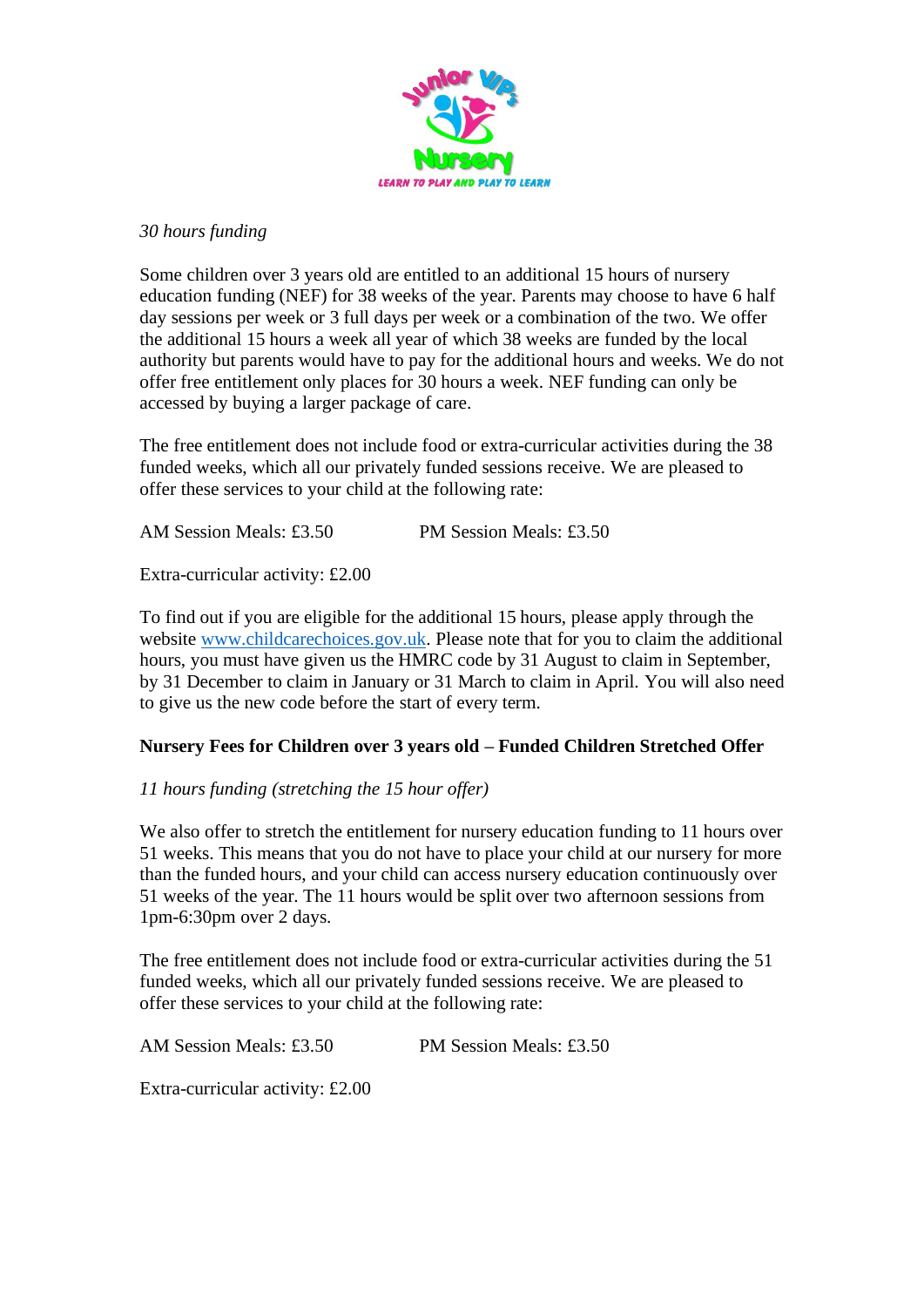

## *22 hours funding (stretching the 30 hours offer)*

Some children are also entitled to the additional hours. We offer to stretch the additional 15 hours entitlement for nursery education funding so you can claim 22 hours over 51 weeks. This means that you do not have to place your child at our nursery for more than the funded hours, and your child can access nursery education continuously over 51 weeks of the year. The 22 hours would be split over four afternoon sessions from 1pm-6:30pm over 4 days.

The free entitlement does not include food or extra-curricular activities during the 51 funded weeks, which all our privately funded sessions receive. We are pleased to offer these services to your child at the following rate:

AM Session Meals: £3.50 PM Session Meals: £3.50

Extra-curricular activity: £2.00

To find out if you are eligible for the additional 11 hours stretched, please apply through the website [www.childcarechoices.gov.uk.](http://www.childcarechoices.gov.uk/) Please note that for you to claim the additional hours, you must have given us the HMRC code by 31 August to claim in September, by 31 December to claim in January or 31 March to claim in April. You will also need to give us the new code before the start of every term.

# **When does your child become eligible for Nursery Education Funding?**

Your child is eligible for the nursery education funding fee rate when they are:

3 years old by 31 March, they will be eligible from  $1<sup>st</sup>$  April (Summer Term) 3 years old by 31 August, they will be eligible from  $1<sup>st</sup>$  September (Autumn Term) 3 years old by 31 December, they will be eligible from 1<sup>st</sup> January (Spring Term)

These are official cut-off dates which are set by the local authority. Therefore, if your child's birthday, for example, is on  $1<sup>st</sup>$  January and the new term started on  $5<sup>th</sup>$ January, their funding will not start until the Summer Term because they have passed the cut-off date of 31<sup>st</sup> December.

## **Incorporating the Government Nursery Education Funding into the Monthly Fee:**

The nursery education funding entitlement is for 38 weeks; however, our fees are calculated per calendar month. The invoice will detail what elements are eligible for the Nursery Education Funding and will ensure each family still receives their correct 38 week entitlement.

We can discuss your individual fee structure during the registration and enrolment process.